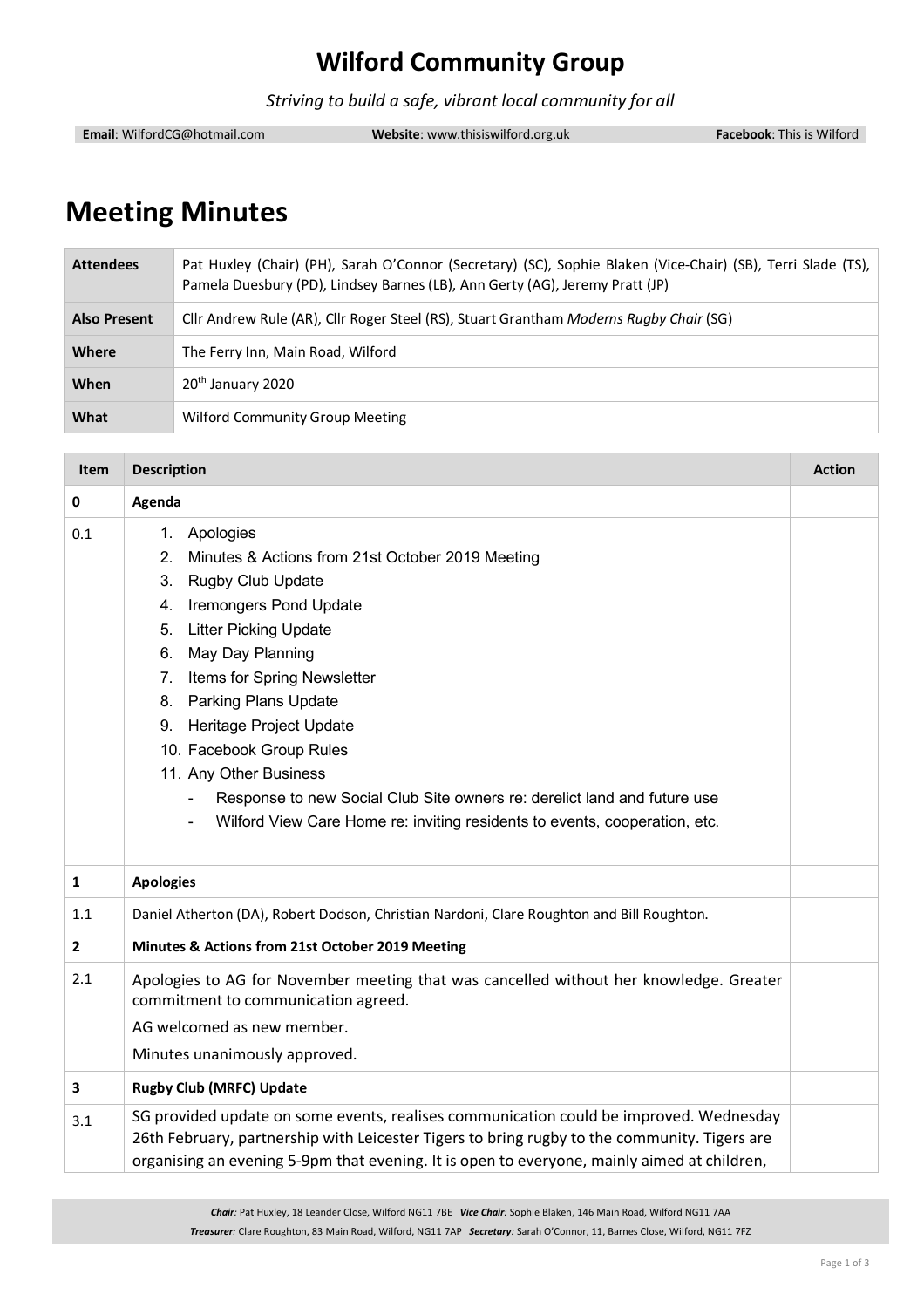### **Wilford Community Group**

#### *Striving to build a safe, vibrant local community for all*

**Email**: WilfordCG@hotmail.com **Website**: www.thisiswilford.org.uk **Facebook**: This is Wilford

**Item Description Action** there will be a lot more visitors. MRFC are encouraging them to use the tram and speak to schools to see if possible to use their car parks for parking. Information will be posted on social media to make people aware. **4 Iremongers Pond Update**  $\mathbf{q}_{1,1}$  Alan Schofield now link, keen to help, looking to help getting board at entrance to the pond. RS mentioned about replacing the fishing pegs to make the pond look better. PH to raise at next meeting. Co op money come through over £2000. AR to see if he can source a lime tree. **PH RS AR 5 Litter Picking Update** 5.1 NG11 was mentioned in House of Commons with a mention to Alma for her and the group's efforts. Big litter pick arranged for 1st March. LB raised issues re litter at the end of Bader Road, AR to speak to the council. **AR 6 May Day Planning**  $\overline{6.1}$  SB to set up WhatsApp group for helpers, please help where you can. **7 Spring Newsletter**  $7.1$  DA to look at printers again but not as many. Suggested items for newsletter for next time. Daffodil fund raiser to go on newsletter, May Day event. **DA 8 Parking Update** 8.1 AR: letter out before Christmas with options, to date 60 responses, permits were most popular choice, support in favour for limited parking at tram stop to prevent commuters parking all day. You still have time to respond but only until Tuesday 21st January. **9 Heritage Project Update** 9.1 Check sub-committee members, DA to delegate anything out so sub-committee can meet up and put something together, AG has list of people who are willing to have input into the audio section (oral history) as they are keen to have their views. Dan to coordinate this with the group so this can progress. **DA AG 10 Facebook Group Rules 10.1** Business spamming has become prominent issue and concern/effort for admins, if they continue to do this they will be deleted. Rules agreed by group. DA to update group rules. **DA 11 Any Other Business 11.1** PH to invite Dino, owner of old Social Club / Bowls Club site, to next meeting to see what his plans are for the site. Wilford Care Home, PH to invite them to next meeting to establish links with them. Email list to be updated adding Rob and Ann; signing up link to be shared by DA. **PH PH DA**

> *Chair:* Pat Huxley, 18 Leander Close, Wilford NG11 7BE *Vice Chair:* Sophie Blaken, 146 Main Road, Wilford NG11 7AA *Treasurer:* Clare Roughton, 83 Main Road, Wilford, NG11 7AP *Secretary:* Sarah O'Connor, 11, Barnes Close, Wilford, NG11 7FZ